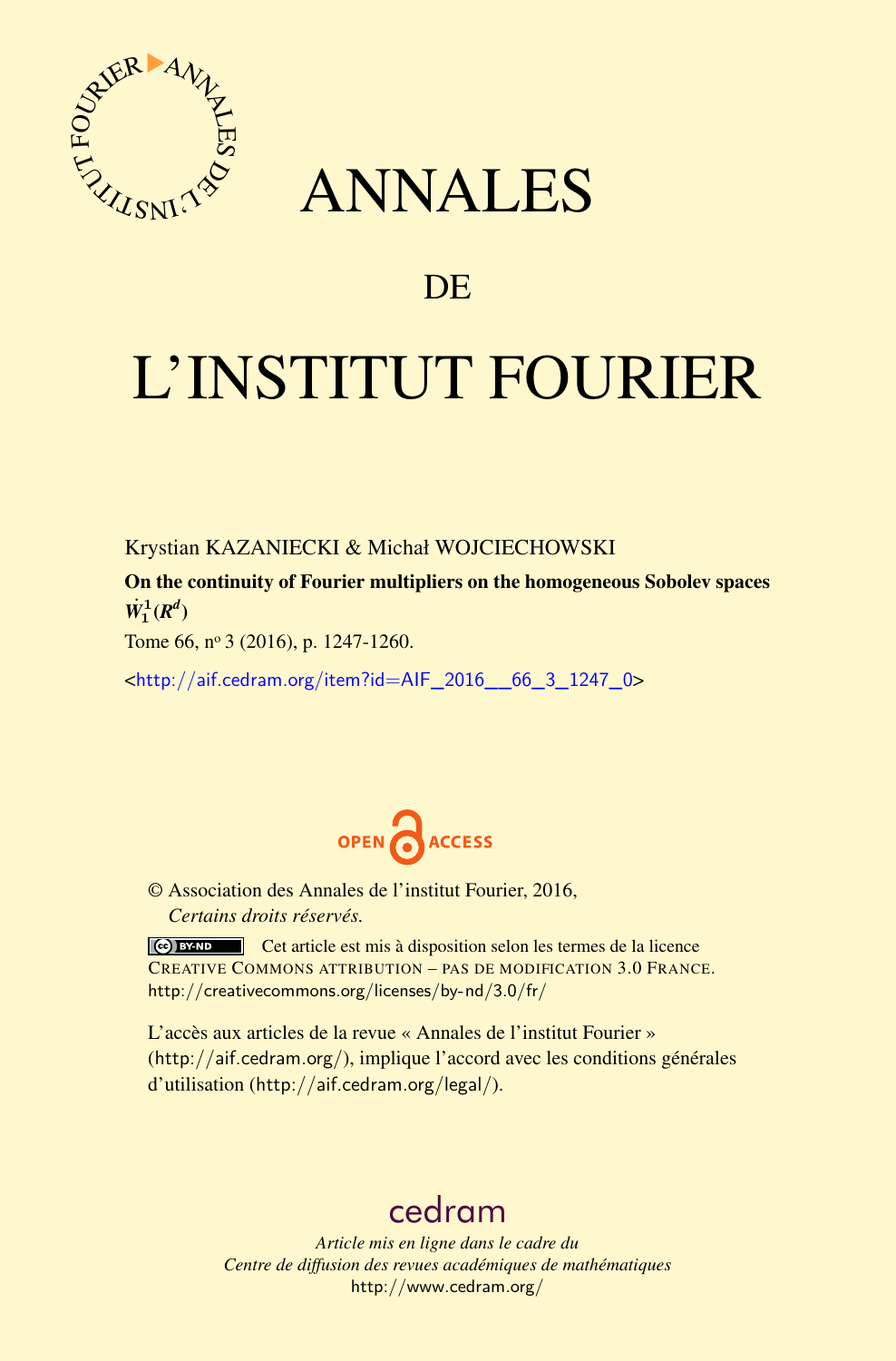### ON THE CONTINUITY OF FOURIER MULTIPLIERS ON THE HOMOGENEOUS SOBOLEV SPACES  $\dot{W}_1^1(R^d)$

**by Krystian KAZANIECKI & Michał WOJCIECHOWSKI (\*)**

ABSTRACT. - In this paper we prove that every Fourier multiplier on the homogeneous Sobolev space  $W_1^1(\mathbb{R}^d)$  is a continuous function. This theorem is a generalization of the result of A. Bonami and S. Poornima for Fourier multipliers, which are homogeneous functions of degree zero.

Résumé. — Dans cet article, nous prouvons que chaque multiplicateur de Fourier sur l'espace homogène  $\dot{W}_1^1(\mathbb{R}^d)$  de Sobolev est une fonction continue. Notre théorème est une généralisation du résultat de A. Bonami et S. Poornima sur les multiplicateurs de Fourier, qui sont des fonctions homogènes de degré zéro.

#### **1. Introduction**

We consider the invariant operators on the homogeneous Sobolev spaces on  $\mathbb{R}^d$  given by Fourier multipliers. The homogeneous Sobolev space  $\dot{W}_1^1(\mathbb{R}^d)$  consists of functions on  $\mathbb{R}^d$  whose distributional gradient is integrable. A measurable function  $m : \mathbb{R}^d \to \mathbb{R}$  is called a (Fourier) multiplier if the operator given by the formula  $T_m f = \mathscr{F}^{-1}(m \cdot \mathscr{F}(f))$  is bounded. Fourier transforms of bounded measures are examples of multipliers. Indeed, the convolution with a bounded measure is a bounded operator on every translation invariant space with continuous shifts operators, in particular on the homogeneous Sobolev space.

However, the class of Fourier multipliers on  $\dot{W}_1^1(\mathbb{R}^d)$  is wider than the class of Fourier transforms of measures (Proposition 2.2 in [\[10\]](#page-14-0)). One of the

Math. classification: 42B15, 43A22.

Keywords: Fourier multipliers, Sobolev spaces, Riesz product.

<sup>(\*)</sup> The authors express their sincere gratitude to the reviewers. Their thorough remarks and comments contributed significantly to the current shape of this article.

The research of the first author has been supported by the Polish Ministry of Science grant no. N N201 397737 (years 2009-2012). The research of the second author has been supported by the NCN grant no. N N201 607840.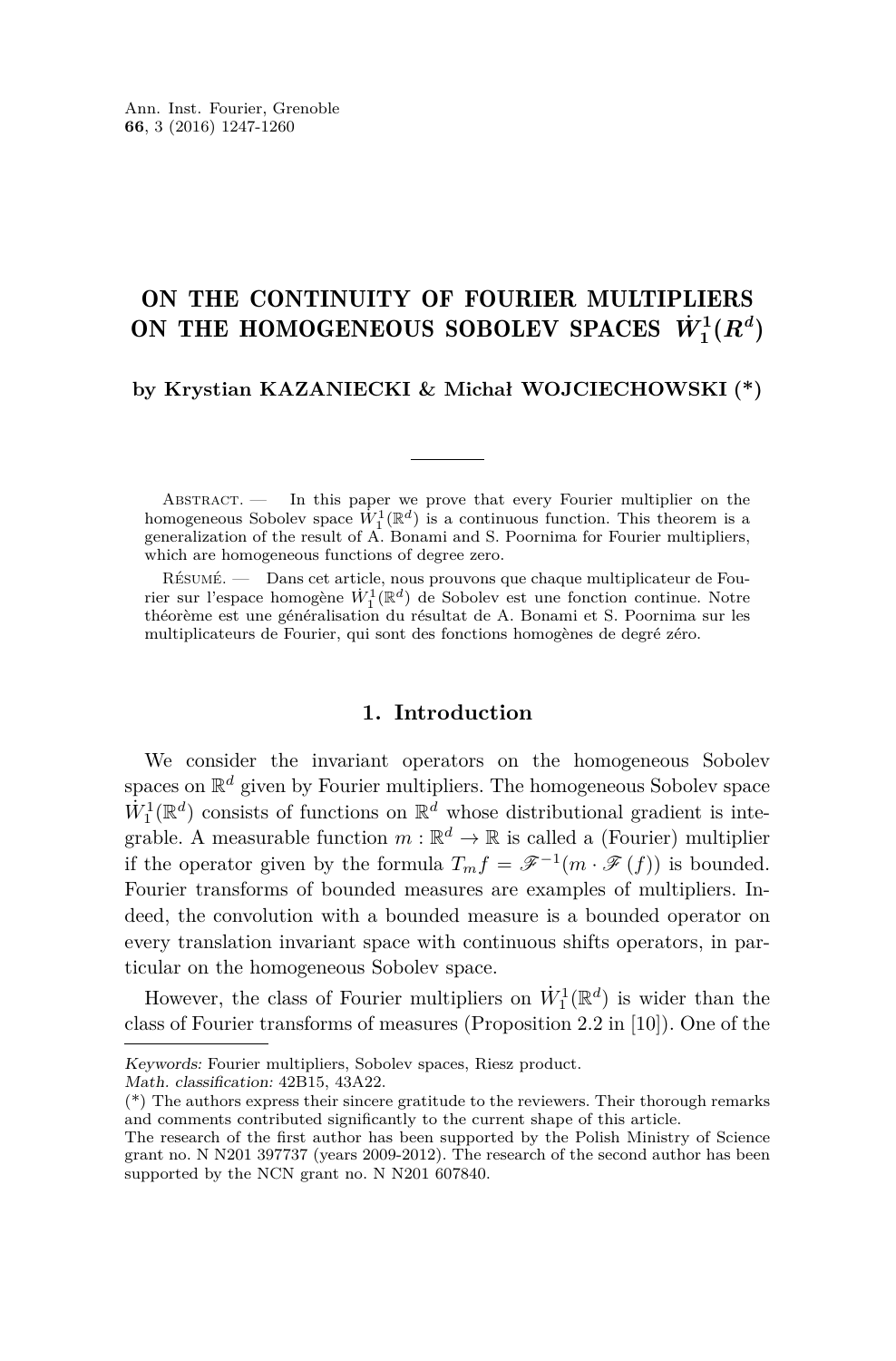important questions about the invariant subspaces of  $L^1$  is a description of bounded singular operators acting on it e.g. the Calderon-Zygmund operators are given by multiplier with singularity at zero. Therefore, the question of the continuity of a multiplier arises quite naturally in the theory.

The simplest case of noncontinuous multipliers was settled by A. Bonami and S. Poornima who proved that the only homogeneous multipliers of degree zero are the constants. In their beautiful proof they use very delicate result by Ornstein (cf. [\[9\]](#page-14-1)) on the non-majorization of a partial derivative by other derivatives of the same order. While the class of homogeneous multipliers, containing e.g. Riesz transforms, is the most important one, the question of the continuity of general multipliers remained open. The aim of this paper is to fill the gap. We prove that any multiplier acting on the homogeneous Sobolev space with integral norm is a continuous function.

Our proof uses three main ingredients. The first one is the Bonami - Poornima result. The second is the Riesz product technique which allows us to make the crucial estimates on the torus group. This would be sufficient for our purpose, provided we are able to transfer the problem from  $\mathbb{R}^d$ to  $\mathbb{T}^d$ . Such transference in the case of multipliers on  $L^p$  spaces is the subject of the theorem of deLeeuw (cf. [\[7\]](#page-14-2)). However, in the case of multipliers on the homogeneous Sobolev space no version of the deLeeuw transference theorem is known. We are able to overcome this difficulty due to the special form of functions on which the multiplier reaches its norm. The question of general deLeeuw type theorem for the homogeneous Sobolev spaces remains open. We believe that this paper will provide a motivation for further research in this direction.

One can ask whether a similar approach could be used to prove the Ornstein's non-inequality. Indeed in some special cases this technique works, for more details one can check [\[5\]](#page-13-0).

For a formal statement of the main theorem we use standard definitions and notations.

- $\cdot$  *L*<sup>*p*</sup>( $\mathbb{R}^d$ ) space of Lebesgue *p*-integrable functions on  $\mathbb{R}^d$
- $\mathscr{D}(\mathbb{R}^d)$  space of  $C^{\infty}(\mathbb{R}^d)$  functions with compact support on  $\mathbb{R}^d$ .
- $\mathscr{D}'(\mathbb{R}^d)$  space of distributions on  $\mathbb{R}^d$ .
- $\cdot$   $\mathscr{S}(\mathbb{R}^d)$  Schwartz function space on  $\mathbb{R}^d$ .
- $\mathscr{S}'(\mathbb{R}^d)$  space of tempered distributions on  $\mathbb{R}^d$ .
- $\cdot$   $C_b(\mathbb{R}^d)$  space of bounded continuous functions on  $\mathbb{R}^d$ .
- $\cdot$   $\mathscr{F}(\cdot)$  Fourier transform of tempered distributions.
- $\cdot$   $\mathscr{F}^{-1}(\cdot)$  inverse Fourier transform of tempered distributions.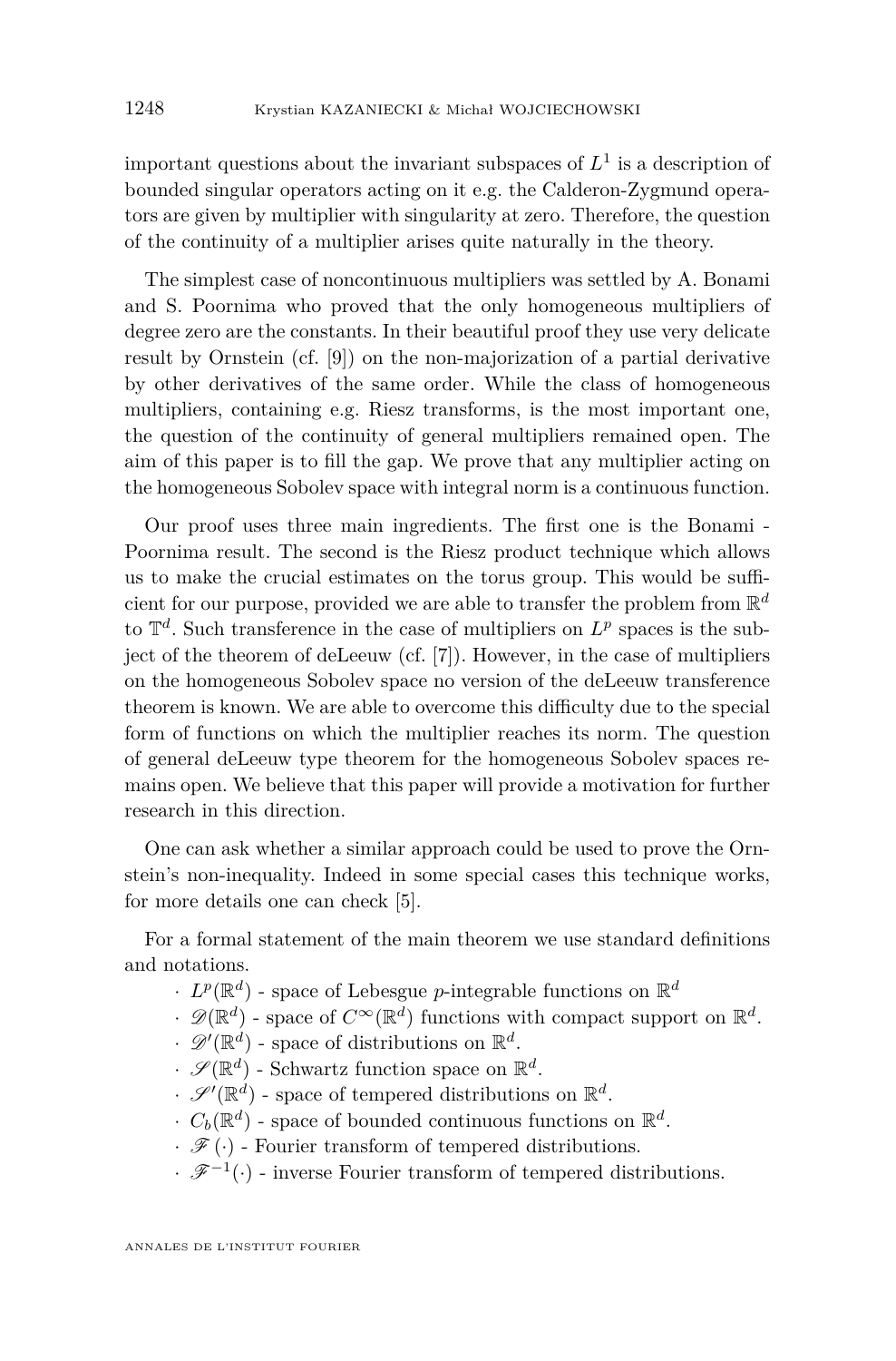One can find more details on the function spaces mentioned above in [\[11\]](#page-14-3). For the definition of the Fourier transform we follow [\[12\]](#page-14-4). As usual, *C* will denote a generic constant, whose value can change from line to line. We write  $W_k^p(\mathbb{R}^d)$  for the Sobolev space, given by

$$
W_k^p(\mathbb{R}^d) := \left\{ f \in L^p(\mathbb{R}^d) \, : \, D^{\alpha} f \in L^p(\mathbb{R}^d) \text{ for } |\alpha| \leq k \right\}
$$

with the norm

$$
||f||_{W_k^p(\mathbb{R}^d)} := \sum_{0 \leqslant |\alpha| \leqslant k} ||D^{\boldsymbol{\alpha}}f||_{L^p(\mathbb{R}^d)}
$$

where  $\alpha$  is a multi-index and  $D^{\alpha}$  is the corresponding distributional derivative and  $k \in \mathbb{N}^+$ . Analogously we write  $\dot{W}_p^k(\mathbb{R}^d)$  for the homogeneous Sobolev space, given by

$$
\dot{W}_k^p(\mathbb{R}^d) := \left\{ f \in \mathscr{D}'(\mathbb{R}^d) \, : \, D^{\alpha} f \in L^p(\mathbb{R}^d) \text{ for } |\alpha| = k \right\}
$$

with the seminorm

$$
||f||_{\dot{W}_k^p(\mathbb{R}^d)} := \sum_{|\boldsymbol{\alpha}|=k} ||D^{\boldsymbol{\alpha}}f||_{L^p(\mathbb{R}^d)}
$$

where  $\alpha$ ,  $D^{\alpha}$  and k are the same as above. The homogeneous Sobolev spaces are special cases of Beppo-Levi spaces which are discussed in [\[3\]](#page-13-1). Later we will use the symbol  $\dot{W}_k^p(\mathbb{R}^d)$  to denote the quotient space  $\dot{W}_k^p(\mathbb{R}^d)/\mathscr{P}^k$ , where  $\mathscr{P}^k$  stands for the space of polynomials of degree strictly less than *k*. The space  $\dot{W}_k^p(\mathbb{R}^d)/\mathscr{P}^k$  with the quotient norm is a Banach space.

We say that the function  $m \in L^{\infty}(\mathbb{R}^d)$  is a Fourier multiplier on *X*, where *X* is either the Lebesgue space, the Sobolev space or the homogeneous Sobolev space  $\dot{W}_1^1(\mathbb{R}^d)$ , if there exists a bounded operator  $T_m: X \to X$ such that

$$
\mathscr{F}(T_m f) = m\mathscr{F}(f) \qquad \forall f \in \mathscr{S}(\mathbb{R}^d).
$$

We use the symbol  $\mathcal{M}(X, X)$  to denote the space of the Fourier multipliers on *X* with the norm

$$
||m||_{\mathcal{M}(X,X)} := ||T_m|| \qquad \forall m \in \mathcal{M}(X,X).
$$

Now we can state the main result of this paper

<span id="page-3-0"></span>THEOREM 1.1. — If  $d \geqslant 2$  and  $m \in \mathcal{M}(\dot{W}_1^1(\mathbb{R}^d), \dot{W}_1^1(\mathbb{R}^d))$  then  $m \in C_b(\mathbb{R}^d)$ .

In the proof we will use the theorem of A. Bonami and S. Poornima on the homogeneous Fourier multipliers on  $\dot{W}_1^1(\mathbb{R}^d)$ .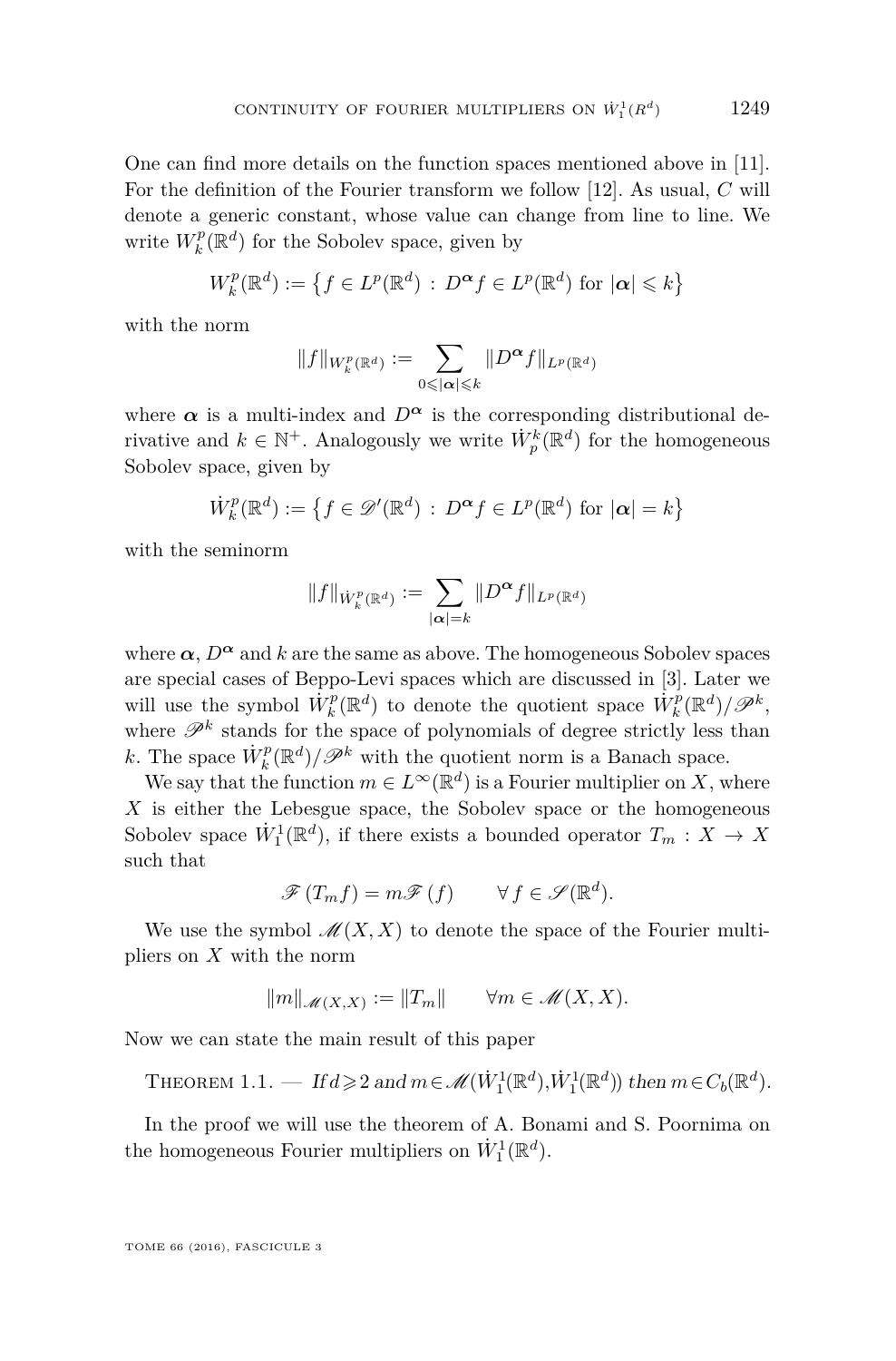<span id="page-4-0"></span>THEOREM 1.2 (A. Bonami, S. Poornima). — Let  $\Omega$  be a continuous function on  $\mathbb{R}^d \setminus \{0\}$ , homogeneous of degree zero i.e.

$$
\Omega(\varepsilon \boldsymbol{x}) = \Omega(\boldsymbol{x}) \qquad \forall \, \boldsymbol{x} \in \mathbb{R}^d.
$$

Then

$$
\Omega \in \mathcal{M}(\dot{W}_1^1(\mathbb{R}^d), \dot{W}_1^1(\mathbb{R}^d)) \Leftrightarrow \Omega \equiv K \in \mathbb{C}.
$$

For the proof see [\[1\]](#page-13-2).

In the next section we prove Theorem [1.1.](#page-3-0) To focus the attention on the main line of the proof, some technical lemmas are formulated there without proofs. For the reader's convenience proofs of the technical lemmas are given in the last section.

#### **2. Proof of the main theorem**

Let the function  $m \in \mathcal{M}(\dot{W}_1^1(\mathbb{R}^d), \dot{W}_1^1(\mathbb{R}^d))$ . Hence  $\xi_i m(\boldsymbol{\xi}) \mathcal{F}(f)(\boldsymbol{\xi})$  is a Fourier transform of an integrable function for every  $f \in \mathscr{S}(\mathbb{R}^d)$ . Therefore *m* is a continuous function on  $\mathbb{R}^d \setminus \{0\}$ . Thus it is enough to show the existence of the limit  $\lim_{x\to 0} m(x)$ .

Prior to the proof we need one more definition. Let  $f: \mathbb{R}^d \to \mathbb{R}$ .

**(\*):** We say that the function *f* has *almost radial limits* at 0 iff for every vector  $w \in \mathbb{S}^{d-1}$  there exists a scalar  $g(w) \in \mathbb{R}$  such that for every sequences  $t_k \to 0$  and  $\boldsymbol{w}^k \to \boldsymbol{w}$   $(t_k \in \mathbb{R}; \, \boldsymbol{w}^k \in \mathbb{S}^{d-1})$  we have

$$
\lim_{k\to\infty} f(t_k \boldsymbol{w}^k) = g(\boldsymbol{w}).
$$

Proof of Theorem [1.1.](#page-3-0) — Since *m* is bounded, there are three possibilities:

Case I The multiplier *m* has almost radial limits at 0 (\*).

Case II The multiplier  $m$  does not satisfy condition  $(*)$ . Then there exists a sequence  $\{a^n\}_{n\in\mathbb{N}}\subset\mathbb{R}^d$ ,  $a^n\to 0$ , a vector  $v\in\mathbb{S}^1$  and two different scalars *a* and *b* such that

$$
\lim_{n\to\infty}\frac{\boldsymbol{a}^n}{|\boldsymbol{a}^n|}=\boldsymbol{v}
$$

and one of the following is satisfied

(a) Symmetric case.

(2.1) 
$$
\lim_{n \to \infty} m(a^{2n}) = \lim_{n \to \infty} m(-a^{2n}) = a,
$$

$$
\lim_{n \to \infty} m(a^{2n+1}) = \lim_{n \to \infty} m(-a^{2n+1}) = b.
$$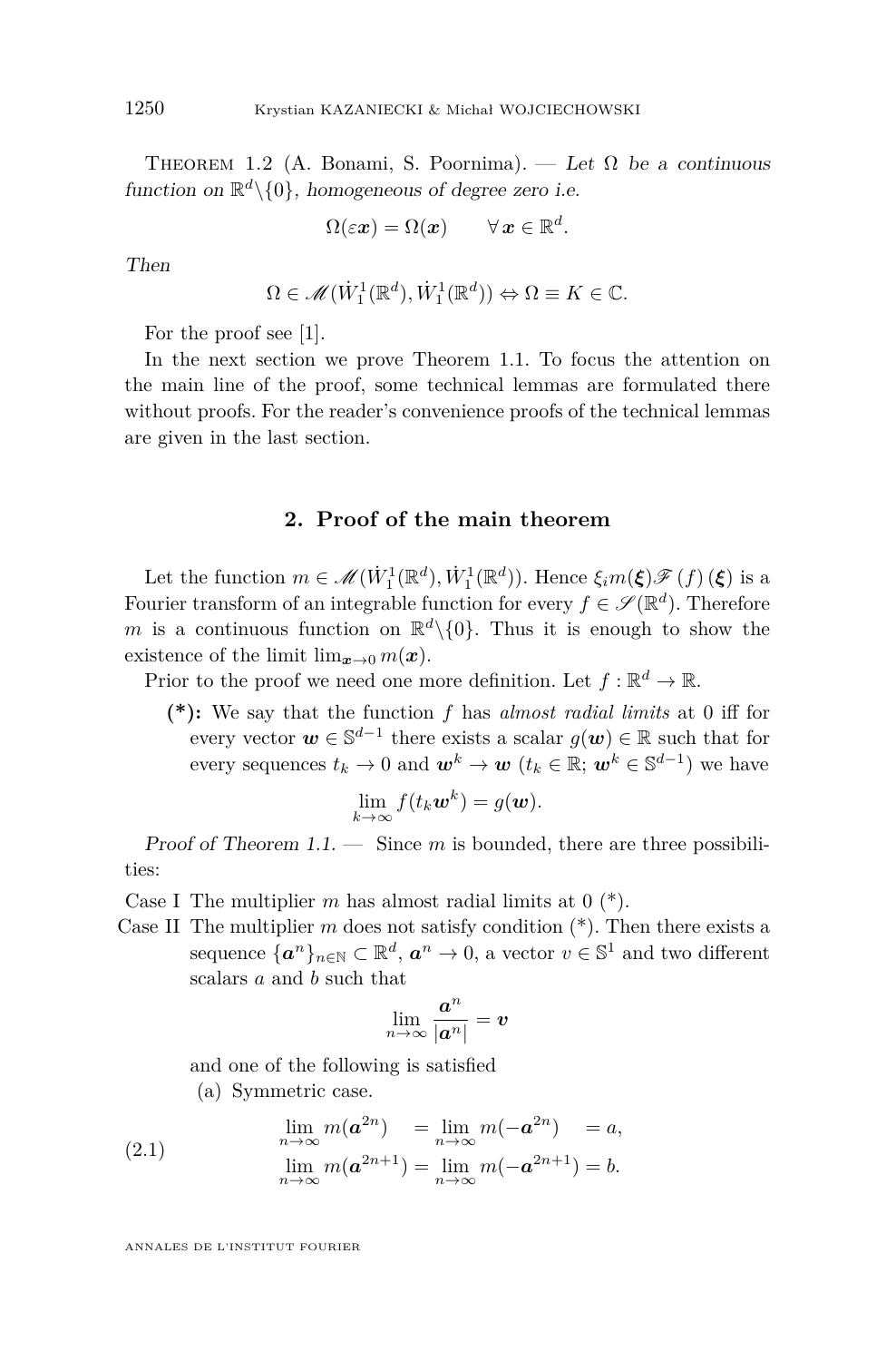(b) Asymmetric case.

$$
\lim_{n \to \infty} m(a^n) = a,
$$
  

$$
\lim_{n \to \infty} m(-a^n) = b.
$$

#### **2.1. Proof in the Case I**

We will use the following lemma, stated in [\[1\]](#page-13-2), on the pointwise convergence of multipliers.

<span id="page-5-0"></span>LEMMA  $2.1.$  — Let  $\{m_k\}$  be a sequence of Fourier multipliers on  $\dot{W}^1_1(\mathbb{R}^d)$ and assume that the corresponding operators have commonly bounded norms. If  $m_k$  converge pointwise to a function  $m(\cdot)$  then  $m(\cdot)$  is a Fourier multiplier on  $\dot{W}_1^1(\mathbb{R}^d)$ .

In the next lemma we use Theorem [1.2](#page-4-0) to show that the multipliers satisfying condition (\*) are continuous.

LEMMA 2.2. — If  $d \ge 2$  and  $m \in \mathcal{M}(\dot{W}_1^1(\mathbb{R}^d), \dot{W}_1^1(\mathbb{R}^d))$  satisfies condition (\*), then  $\lim_{\xi \to 0} m(\xi)$  exists and is finite.

Proof. — Note first that *m* has the radial limit at 0 (we apply  $(*)$  to fixed  $\boldsymbol{v} = \boldsymbol{v}^k = \boldsymbol{w}^k$ ). Hence the formula

$$
\Omega(\boldsymbol{\xi}) := \lim_{n \to \infty} m(\frac{1}{n}\boldsymbol{\xi}).
$$

defines a homogeneous function on  $\mathbb{R}^d \setminus \{0\}$ . The condition (\*) implies continuity of  $\Omega$  on  $\mathbb{R}^d \setminus \{0\}$ . Indeed

<span id="page-5-1"></span>(2.2) 
$$
\lim_{\xi_k \to \xi} \Omega(\xi_k) = \lim_{\xi_k \to \xi} \lim_{n \to \infty} m(\frac{1}{n}\xi_k) \stackrel{(*)}{=} \lim_{n \to \infty} m(\frac{1}{n}\xi) = \Omega(\xi)
$$

Since the norm of multipliers from  $\mathscr{M}(\dot{W}_1^1(\mathbb{R}^d), \dot{W}_1^1(\mathbb{R}^d))$  is invariant under rescaling, the functions  $m(\frac{1}{n})$  are Fourier multipliers with equal norms. By Lemma [2.1](#page-5-0) their pointwise limit, being bounded and continuous on  $\mathbb{R}^d \setminus \{0\}$ , is a Fourier multiplier on  $\dot{W}^1_1(\mathbb{R}^d)$ . Then Theorem [1.2](#page-4-0) implies that  $\Omega$  is a constant function which in turn means that all radial limits of  $m$  are equal. In similar way as in  $(2.2)$  we check that a function which has all radial limits equal and satisfies condition (\*) is continuous at zero. Hence multiplier  $m$  is a continuous function.  $\Box$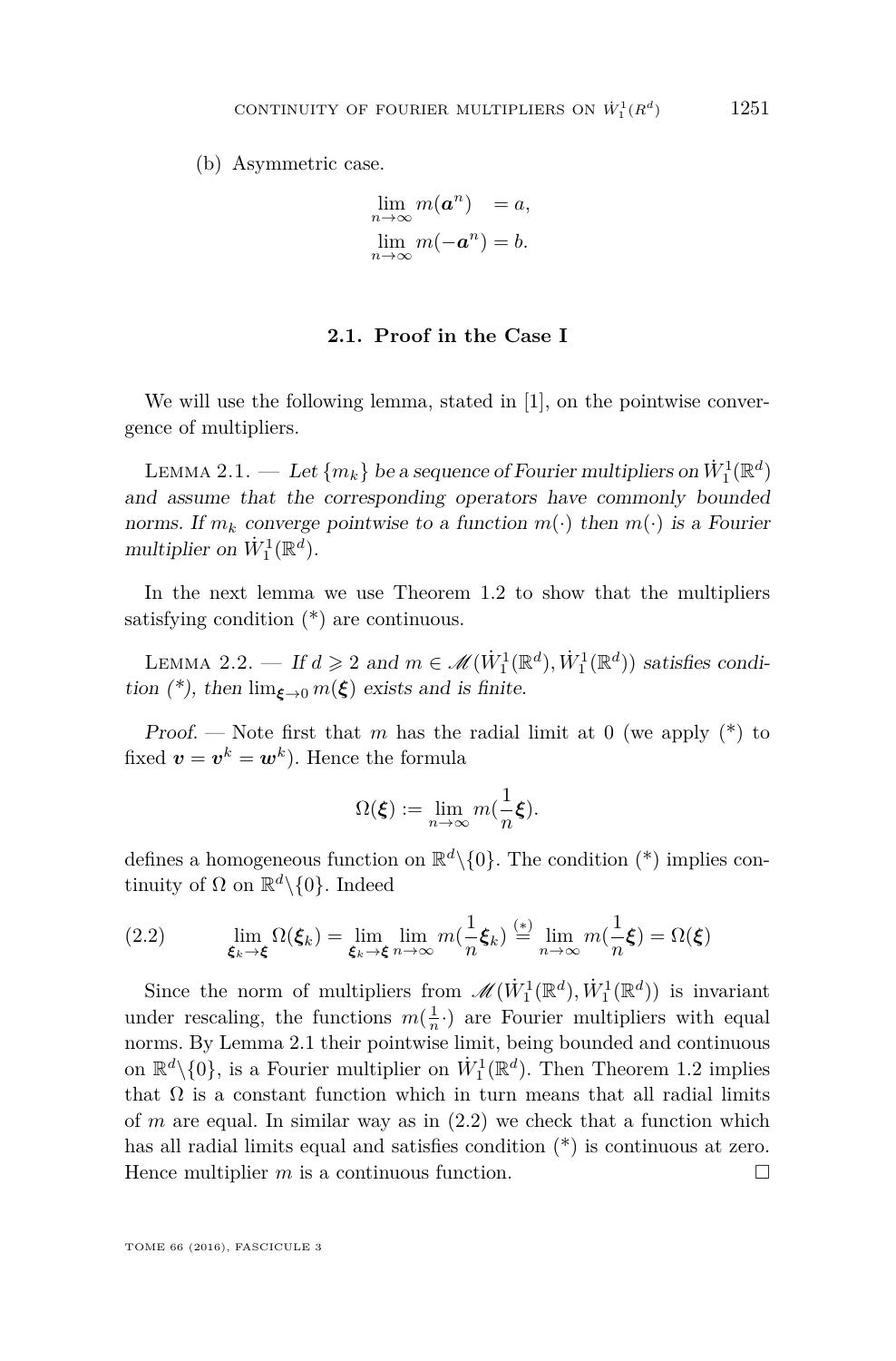#### **2.2. Proof in the Case IIa**

From now on we assume that  $d = 2$ . This allows us to simplify the notation yet not loosing the generality. We can also assume, transforming linearly if necessary, that  $a = 1$ ,  $b = -1$  and  $v = (1, 0)$ . We will estimate the norm of the multiplier *m* from the following lemma:

<span id="page-6-1"></span>LEMMA 2.3 (cf. [\[13\]](#page-14-5)). — There exists constant  $C > 0$  such that for every  $s \in \mathbb{N}^+$ , there exists  $M_s$  such that

<span id="page-6-0"></span>
$$
(2.3) \quad \left\| \sum_{j=1}^{s} (-1)^{j} \cos \left( 2\pi \langle \mathbf{c}^{j}, \xi \rangle \right) \prod_{1 \leq k < j} \left( 1 + \cos \left( 2\pi \langle \mathbf{c}^{k}, \xi \rangle \right) \right) \right\|_{L^{1}(\mathbb{T}^{d})} \geqslant Cs
$$

whenever  $\{c^k\}_{k=1}^s \subset \mathbb{Z}^d$  satisfies

$$
|\boldsymbol{c}^{k+1}| > M_s |\boldsymbol{c}^k|.
$$

<span id="page-6-2"></span>Remark 2.4. — The value of  $M_s$  could be derived from [\[8\]](#page-14-6), where it is proved that whenever  $\sum_{k=1}^{s} \left( \frac{|c^k|}{|c^{k+1}} \right)$  $\frac{|c^*|}{|c^{k+1}|}$  <  $\infty$  then the expression appearing in the inequality [\(2.3\)](#page-6-0) is equivalent to the similar one with functions  $\xi \mapsto$  $\cos(2\pi \langle c^j, \xi \rangle)$  replaced by cosines of certain independent random variables, for which it follows by the theorem by R. Latała (Theorem 1 in  $[6]$ ). In  $[2]$ the weaker condition  $\sum_{k=1}^{s} \left( \frac{|c^k|}{|c^{k+1}} \right)$  $\frac{|c^k|}{|c^{k+1}|}$ )<sup>2</sup> <  $\infty$  is claimed to be sufficient (see [\[4\]](#page-13-5) for more detailed discusion). Similar inequality was obtained and used by M. Wojciechowski in [\[13\]](#page-14-5).

In the rest of the paper we put  $N := \left( \left| \frac{\log(M_s)}{\log(2)} \right| + 2 \right)$ .

Let us assume that the operator  $T_m$  corresponding to the multiplier  $m$ is bounded. For every  $s \in \mathbb{N}$  we will construct a function  $h_s$  with norm bounded by a constant independent of *s*, such that

$$
\|T_m h_s\|_{\dot{W}^1_1(\mathbb{R}^d)}\geqslant C s.
$$

Let  $\varepsilon > 0$ , be fixed later. We construct the sequence of balls  $\mathbf{B}(\mathbf{c}^k, r_k)$  and **B**( $-c^k, r_k$ ) for  $k \in \{1, 2, \ldots, s\}$ , such that the following conditions hold:  $\text{II-A.}$   $|m(ξ) - (−1)<sup>k</sup>| < ε \text{ for } ξ ∈ B(c<sup>k</sup>, r<sub>k</sub>) ∪ B(−c<sup>k</sup>, r<sub>k</sub>) \text{ for } k = 1, 2, ..., s,$ 

- II-B.  $r_n \leqslant 2^{-N} r_{n+1}$  for  $n = 1, 2, ..., s 1$ ,
- II-C.  $c^n \in \mathbb{Q} \times \mathbb{Q}$  for  $n = 1, 2, \ldots, s$ ,
- II-D.  $|c^{n+1}| < 2^{-N}r_n$  for  $n = 1, 2, ..., s 1$ ,
- II-E.  $|c_2^n|/|c_1^n| \leq \frac{1}{3^{s+2}s}$  for  $n = 1, 2, ..., s$ ,
- II-F.  $|c^n| < 2^{-N} |c^{n+1}|$  for  $n = 1, 2, ..., s 1$ ,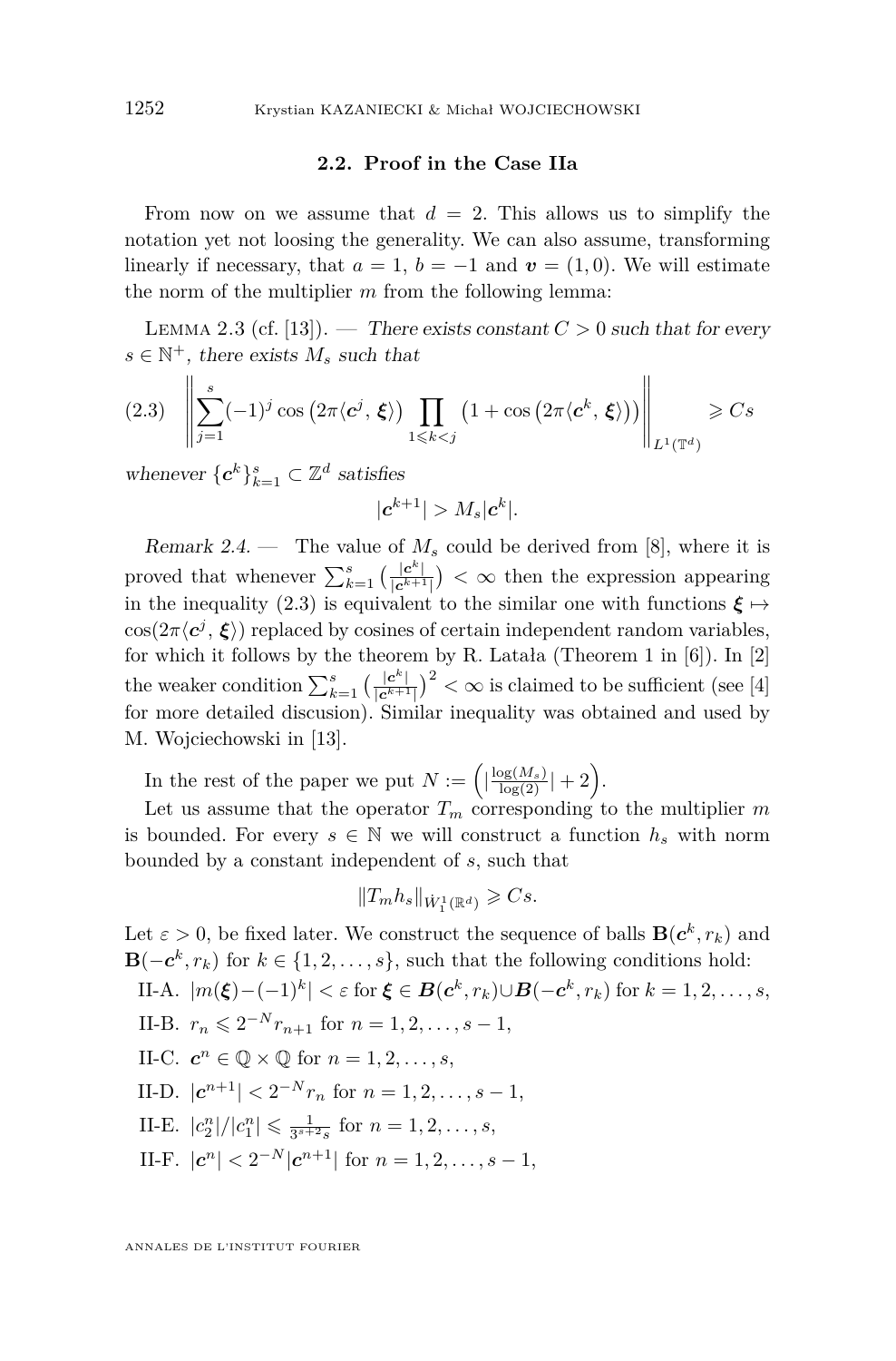II-G.  $|c_i^n| > r_n$  for  $n = 1, 2, ..., s$  and  $i = 1, 2,$ II-H.  $|c_i^n| < 2^{-N} |c_i^{n+1}|$  for  $n = 1, 2, ..., s$  and  $i \in \{1, 2\}$ . II-I.  $B(\sum_{j=1}^{n} \zeta_j c^j, r_1) \subset B(\zeta_n c^k, r_k)$  for  $\zeta_k \in \{-1, 1\}, \zeta_j \in \{-1, 0, 1\}.$ and  $n = 1, 2, \ldots, s$ .

We define sequences  $\{c^k\}$  and  $\{r_k\}$  by backward induction. There is no problem with  $r_n$  because it is chosen always after  $c^n$  and for II-B and II-G we take it sufficiently small. For  $c^n$  note that the conditions II-D and II-F require only that  $c^n$  is small enough. Conditions II-A, II-E, II-H will be satisfied if we take as  $c^n$  a vector  $a^k$  with sufficiently large index  $k$  s.t.  $k \equiv n \mod 2$ . At the end we adjust our choice to the condition II-C: since the rationals are dense in  $\mathbb R$  and all other inequalities are strict, we can do this in such a way that inequalities remain valid.

The condition II-I follows from II-B, II-D and II-F. Indeed for  $k \in$ { $1, ..., s − 1$ },  $\zeta_i \in \{-1, 0, 1\}$ ,  $j \in \{1, ..., k - 1\}$  and  $\zeta_k \in \{-1, 1\}$  we have

$$
\sum_{j=1}^{k-1} r_j < 2^{-N} \sum_{j=2}^{k-1} r_j + 2^{-N} r_k < \ldots < \left( \sum_{j=1}^k 2^{-N} \right) r_k < \frac{1}{2} r_k.
$$

Hence

<span id="page-7-0"></span>
$$
(2.4) \qquad \left|\zeta_k \mathbf{c}^k - \sum_{j=1}^k \zeta_j \mathbf{c}^j\right| = \left|\sum_{j=1}^{k-1} \zeta_j \mathbf{c}^j\right| < \sum_{j=1}^{k-1} \left|\zeta_j \mathbf{c}^j\right| < \sum_{j=1}^{k-1} 2^{-N} r_j < \frac{1}{2} r_k.
$$

By condition II-B we have  $r_l < \frac{r_k}{4}$  for  $k > l$ . Therefore by  $(2.4)$ 

$$
\boldsymbol{B}(\sum_{j=1}^k \zeta_j \boldsymbol{c}^j, r_1) \subset \boldsymbol{B}(\zeta_k \boldsymbol{c}^k, r_k) \qquad \forall k \in \{1, 2, \ldots, s\}.
$$

The norm of  $T_m$  is invariant under rescaling. Then by condition II-C for fixed *s* multiplying  $c^{j}$ 's by suitable scalar and rescaling multiplier *m* by the same scalar, we may assume that  $c^1, \ldots, c^s \in \mathbb{Z}^2$  and the conditions II-A – II-I are still satisfied. Note that if  $q \in \mathbb{Z}^2$  has the representation

<span id="page-7-1"></span>(2.5) 
$$
q = \sum_{j=1}^{s} \zeta_j(q) c^j \quad \text{where } \zeta_j(q) \in \{-1, 0, 1\},
$$

it is unique. For  $q \in \mathbb{Q}^2$  we denote by  $\chi(q)$  the number of non zero terms in the representation [\(2.5\)](#page-7-1). We define the set

(2.6) 
$$
\Lambda_s := \{ \mathbf{q} : \mathbf{q} = \sum_{j=1}^s \zeta_j(\mathbf{q}) \mathbf{c}^j; \mathbf{q} \neq 0 \text{ where } \zeta_j(\mathbf{q}) \in \{-1, 0, 1\} \}.
$$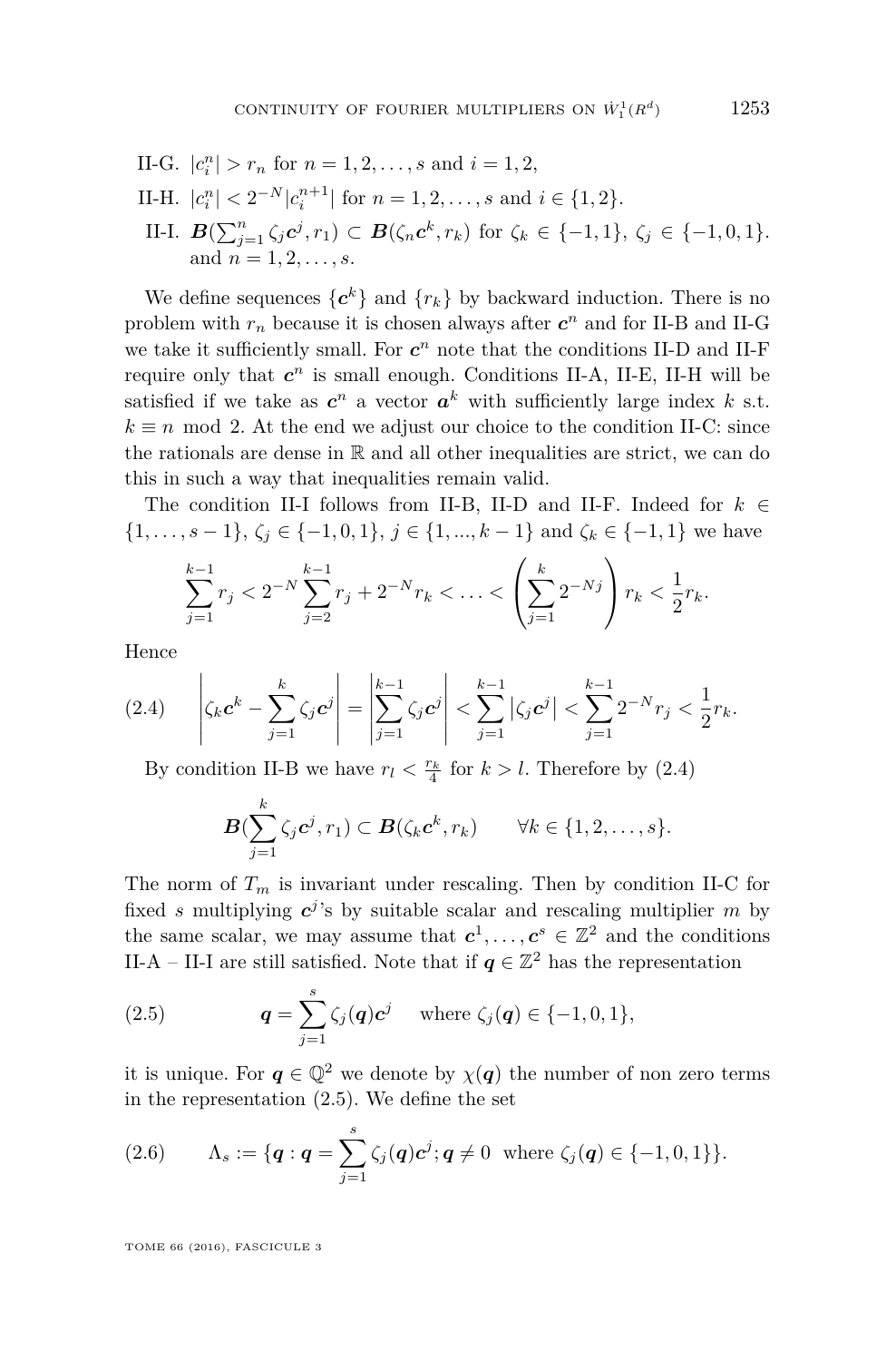If  $q, \tilde{q} \in \Lambda_s$  are two different vectors then

$$
|q - \tilde{q}| \geqslant \inf |c^j| \geqslant 1.
$$

We will construct a function  $h_s$  in such a way that one of its derivatives behaves like a Riesz product. Let

$$
g(t) := \max\{1 - |t|, 0\}^2
$$

and

 $G(\xi) := g(\xi_1)g(\xi_2).$ 

We denote by *R<sup>s</sup>* the modified Riesz product:

$$
R_s(\boldsymbol{t}) := -1 + \Pi_{k=1}^s (1 + \cos(2\pi \langle \boldsymbol{t}, \boldsymbol{c}^k \rangle))
$$

For fixed  $\theta \in \mathbb{N}^+$  we define a function  $H^{\theta} : \mathbb{R}^2 \to \mathbb{R}^2$  by the formula

$$
(2.8) \qquad H^{\theta}(\boldsymbol{\xi}) := \sum_{\boldsymbol{q} \in \Lambda_s} \frac{1}{2^{\chi(\boldsymbol{q})}} G\left(2^{\theta}(\boldsymbol{\xi} - \boldsymbol{q})\right) = \sum_{\boldsymbol{q} \in \mathbb{Z}^2} \widehat{R}_s(\boldsymbol{q}) G\left(2^{\theta}(\boldsymbol{\xi} - \boldsymbol{q})\right).
$$

Since  $R_s$  are densities of periodic measures with uniformly bounded norms and the inverse Fourier transform of the function *G* decays sufficiently fast at infinity we get:

COROLLARY 2.5. — For every  $\theta \in \mathbb{N}^+$  the following inequality is satisfied

$$
\|\mathscr{F}^{-1}(H^{\theta})\|_{L^1(\mathbb{R}^2)} \leqslant C \|R_s\|_{L^1(\mathbb{T}^2)} \leqslant C,
$$

where the constant *C* is independent of *s*.

In the next lemma we state another property of  $H^{\theta}$ .

<span id="page-8-0"></span>LEMMA 2.6. — There exists  $\theta = \theta(s) \in \mathbb{N}^+$  such that

$$
\left\|\mathscr{F}^{-1}\left(\frac{\xi_2}{\xi_1}H^{\theta}\right)\right\|_{L^1(\mathbb{R}^2)} \leqslant C
$$

where the constant *C* is independent of *s*.

The proof of this fact one can find in the Appendix. From now on we put  $H := H^{\theta(s)}$ .

Remark 2.7. — Note that homogeneous, non-constant functions are never multipliers on  $L^1(\mathbb{R}^d)$ . The above lemma holds true only due to the special form of  $H^{\theta}$ , mainly the strong concentration of its support near *x*1-axis and because of small size of its support.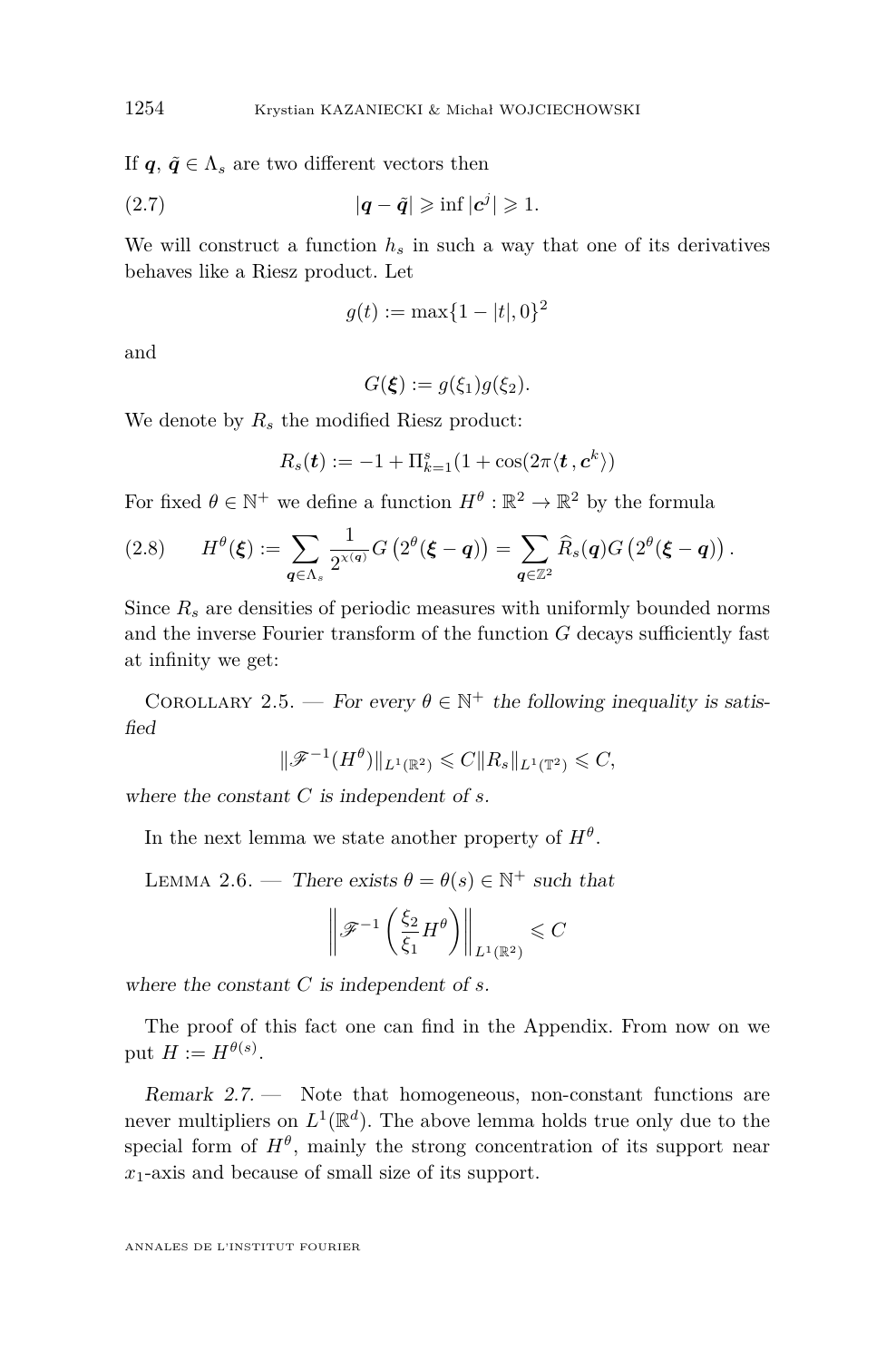Since *H* is bounded, continuous and has compact support separated from the axis  $\{\xi_1 = 0\}$ , the function  $\frac{H}{\xi_1}$  is a tempered distribution. We define a tempered distribution *h* by the formula

$$
h(\psi):=\frac{H}{x_1}(\mathscr{F}^{-1}\psi)\qquad\forall\psi\in\mathscr{S}.
$$

By standard properties of the Fourier transform on the space of tempered distributions, we get

<span id="page-9-0"></span>(2.9) 
$$
\mathscr{F}\left(\frac{\partial}{\partial x_1}h\right) = H
$$

$$
\mathscr{F}\left(\frac{\partial}{\partial x_2}h\right) = \frac{\xi_2}{\xi_1}H.
$$

We proved that both *H* and  $\frac{\xi_2}{\xi_1}$  *H* are the Fourier transforms of  $L^1$  functions. Hence equalities [\(2.9\)](#page-9-0) mean that  $h \in \dot{W}_1^1(\mathbb{R}^d)$  with the norm bounded by a constant independent of *s*.

Now we estimate the norm of  $T_m h$  from below.

Since  $T_m : \dot{W}_1^1(\mathbb{R}^2) \to \dot{W}_1^1(\mathbb{R}^2)$ , obviously  $\frac{\partial}{\partial x_1} T_m h \in L^1(\mathbb{R}^2)$ . We denote by *P* the periodization of the function  $\frac{\partial}{\partial x_1} T_m h$ . It is only the fact that, when the function is in  $L^1(\mathbb{R}^d)$ , then its periodization is in  $L^1(\mathbb{T}^d)$ . We have

<span id="page-9-1"></span>
$$
(2.10) \t\t ||T_m h||_{\dot{W}_1^1(\mathbb{R}^2)} \geq \left\| \frac{\partial}{\partial x_1} T_m h \right\|_{L^1(\mathbb{R}^2)} \geq ||P||_{L_1(\mathbb{T}^2)}.
$$

One can check that the function  $P$  is a polynomial given by the formula

<span id="page-9-3"></span>(2.11) 
$$
P(\boldsymbol{\xi}) = \sum_{\boldsymbol{p} \in \Lambda_s} m(\boldsymbol{p}) H(\boldsymbol{p}) e^{2\pi i \langle \boldsymbol{p}, \boldsymbol{\xi} \rangle}.
$$

We put

$$
a(\boldsymbol{p}) := \begin{cases} (-1)^k H(\boldsymbol{p}) & \text{when } \boldsymbol{p} \in \Lambda_s \text{ and } \boldsymbol{p} \in \boldsymbol{B}(\boldsymbol{c}^k, r_k) \cup \boldsymbol{B}(-\boldsymbol{c}^k, r_k), \\ 0 & \text{otherwise.} \end{cases}
$$

Since  $\Lambda_s$  is a finite set, the function

<span id="page-9-2"></span>
$$
Z(\boldsymbol{\xi}) := \sum_{\boldsymbol{p} \in \mathbb{Z}^2} a(\boldsymbol{p}) e^{2\pi i \langle \boldsymbol{p}, \boldsymbol{\xi} \rangle}
$$

is a polynomial. By the triangle inequality,

(2.12) 
$$
||P||_{L_1(\mathbb{T}^2)} \ge ||Z||_{L^1(\mathbb{T}^2)} - ||P - Z||_{L^1(\mathbb{T}^2)}.
$$

By the conditions II-I and II-A, all coefficients of *Z* differ by at most  $\varepsilon$ from the corresponding coefficients of *P*. Since both polynomials have no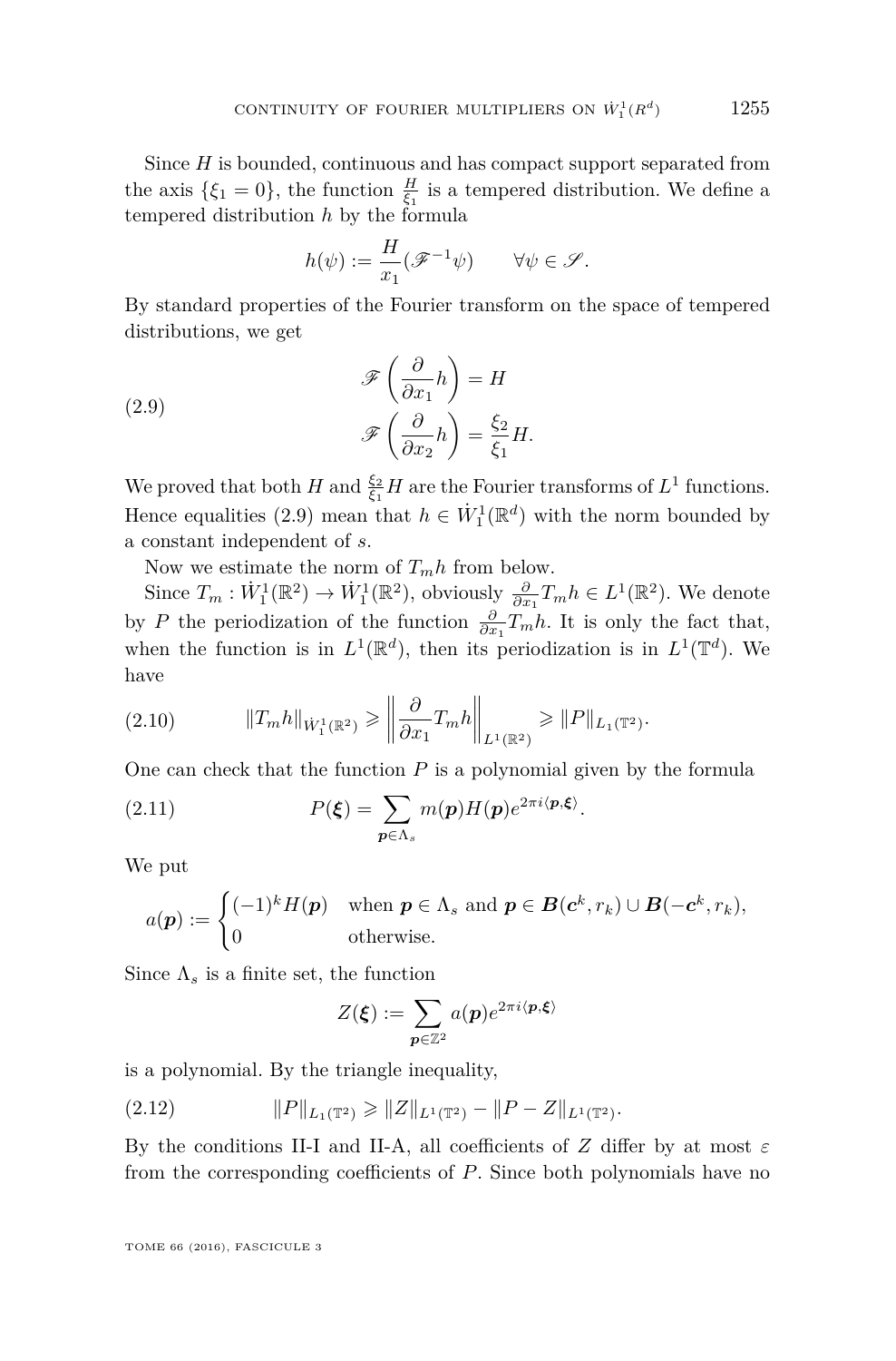more then 3 *<sup>s</sup>* non-zero coefficients, we get

$$
(2.13) \t\t\t ||Z - P||_{L^{1}(\mathbb{T}^{2})} \leqslant \varepsilon 3^{s}.
$$

It is easy to verify that

<span id="page-10-0"></span>
$$
Z(\boldsymbol{\xi}) = \sum_{j=1}^s (-1)^j \cos(2\pi \langle \mathbf{c}^j, \boldsymbol{\xi} \rangle) \prod_{1 \leq k < j} \left(1 + \cos(2\pi \langle \mathbf{c}^k, \boldsymbol{\xi} \rangle)\right).
$$

By the condition II-F and Lemma [2.3,](#page-6-1)

$$
||Z||_{L^1(\mathbb{T}^2)} \geqslant Cs.
$$

Combining now successively  $(2.10)$ ,  $(2.12)$  and  $(2.13)$ , we get

$$
||T_m h||_{\dot{W}_1^1(\mathbb{R}^2)} \geqslant Cs - \varepsilon 3^s.
$$

Setting  $\varepsilon = C3^{-s-1}s$ 

$$
\|T_m h\|_{\dot{W}^1_1(\mathbb{R}^2)}\geqslant Cs
$$

which by the uniform boundedness of  $||h||_{\dot{W}_1^1(\mathbb{R}^2)}$  proves that *T* is unbounded.

#### **2.3. Proof in Case IIb**

The proof in this case is very similar to Case IIa. The only difference is that, due to lack of symmetry, we have to replace Lemma [2.3](#page-6-1) by its asymmetric counterpart. We will use the following result from [\[13\]](#page-14-5).

<span id="page-10-1"></span>LEMMA 2.8. — There exist  $C > 0$  such that for every  $n \in \mathbb{N}^+$  there exists  $M = M(n)$  such that for any sequence  ${c^k}_{k=1}^n \subset \mathbb{Z}^d$ , which satisfies

$$
|\boldsymbol{c}^{k+1}| > M |\boldsymbol{c}^k|,
$$

following inequality holds

$$
\bigg\|\sum_{j=1}^n e^{2\pi i \langle \mathbf{c}^j, \xi \rangle} \prod_{1 \leq k < j} \left(1 + \cos\left(\langle 2\pi \mathbf{c}^k, \xi \rangle\right)\right) \bigg\|_{L_1(\mathbb{T}^r)} \geqslant Cn.
$$

For fixed  $\varepsilon > 0$  we construct the sequence of balls  $B(c^n, r_n)$  and  $B(-c^n, r_n)$  satisfying conditions II-B – II-I and

II-A'. 
$$
|m(\xi)-1| < \varepsilon
$$
 for  $\mathcal{B}(c^n, r_n)$  and  $|m(\xi)| < \varepsilon$  for  $\xi \in \mathcal{B}(-c^n, r_n)$  and  $n = 1, 2, \ldots, s$ .

ANNALES DE L'INSTITUT FOURIER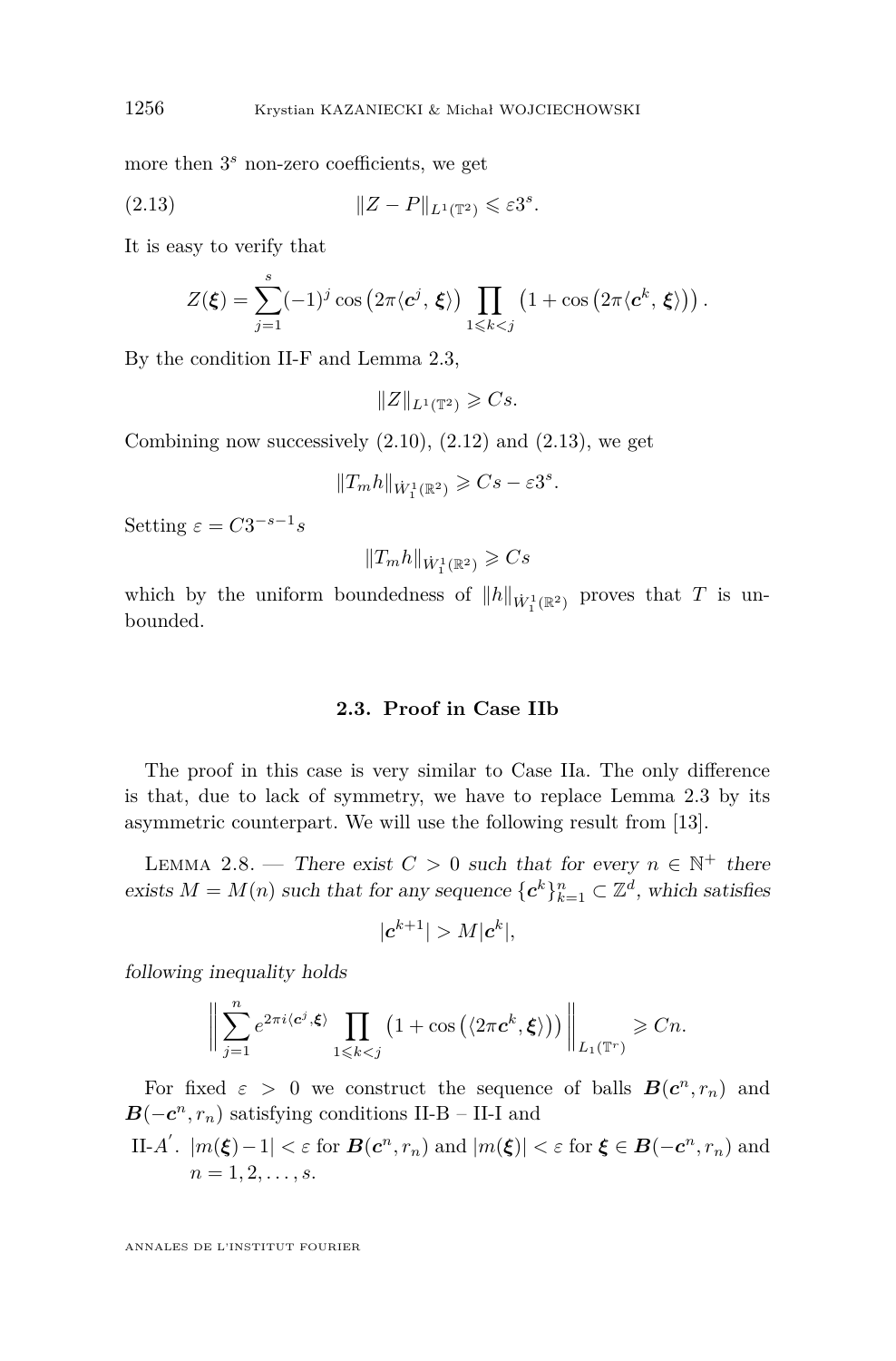The inductive construction is similar as in the Case IIa. Then, similarly as in the Case IIa, we define  $\theta(s)$  and *h*, and we get

$$
\|h\|_{\dot{W}_1^1(\mathbb{R}^2)}\leqslant C,
$$

where the constant  $C > 0$  is independent of *s*. Analogously as in the Case IIa we define polynomial *P* by [\(2.11\)](#page-9-3) and by similar reasons

$$
||T_m h||_{\dot{W}_1^1(\mathbb{R}^2)} \geq ||P||_{L^1(\mathbb{T}^2)}.
$$

Then we put

$$
a(\boldsymbol{p}) := \begin{cases} H(\boldsymbol{p}) & \text{when } \boldsymbol{p} \in \Lambda_s \text{ and } \boldsymbol{p} \in \boldsymbol{B}(\boldsymbol{c}^k, r_k), \\ 0 & \text{otherwise} \end{cases}
$$

where  $k \in \{1, 2, \ldots, s\}$ . The function  $a(\cdot)$  differs from its analog from Case IIa. We define a polynomial *Z* by

$$
Z(\boldsymbol{\xi}) := \sum_{\boldsymbol{p} \in \mathbb{Z}^2} a(\boldsymbol{p}) e^{2\pi i \langle \boldsymbol{p}, \boldsymbol{\xi} \rangle}.
$$

It is easy to check that

$$
Z(\xi) = \sum_{j=1}^{2n} e^{2\pi i \langle \mathbf{c}^j, \xi \rangle} \prod_{1 \leq k < j} \left( 1 + \cos \left( 2\pi \langle \mathbf{c}^k, \xi \rangle \right) \right),
$$

and similar reasoning as in the Case IIa [\(2.13\)](#page-10-0) gives

 $||P||_{L^1(\mathbb{T}^2)} \geq ||Z||_{L^1(\mathbb{T}^2)} - \varepsilon 3^s.$ 

By Lemma [2.8,](#page-10-1)

$$
||Z||_{L_1(\mathbb{T}^2)} \geqslant Cs.
$$

Hence

$$
||T_m h||_{\dot{W}_1^1(\mathbb{R}^2)} \geqslant Cs - \varepsilon 3^s,
$$

and setting  $\varepsilon = C3^{-s-1}s$  we get

$$
||T_m h||_{\dot{W}_1^1(\mathbb{R}^2)} \geqslant Cs
$$

which by uniform boundedness of  $||h||_{\dot{W}_1^1(\mathbb{R}^2)}$  proves that *T* is unbounded.

 $\Box$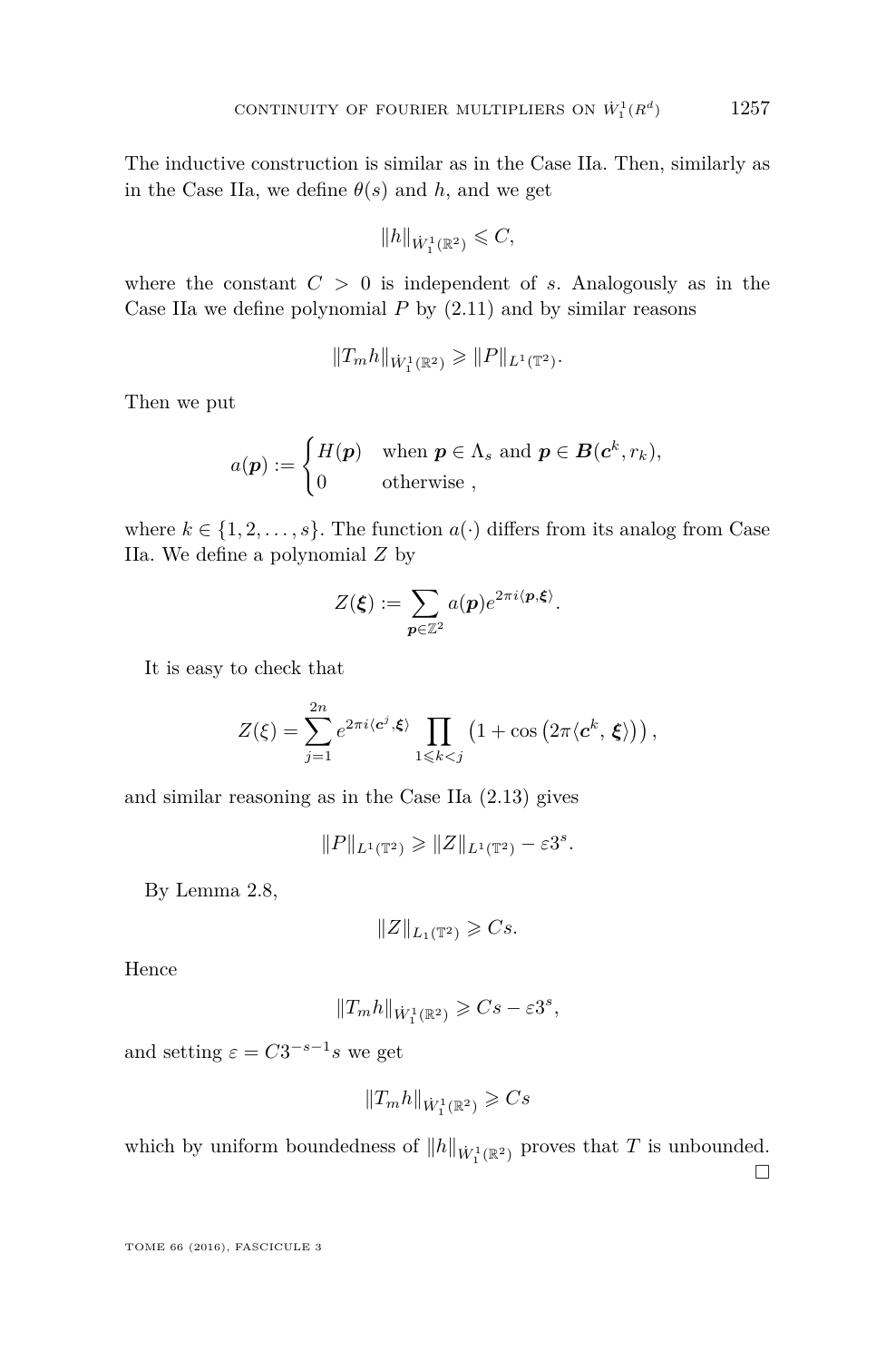#### **3. Appendix**

#### **3.1. Proof of lemma [2.6](#page-8-0)**

We begin with two lemmas. We study the operator given by sufficiently smooth multiplier acting on a subspace of *L* 1 functions with compactly supported Fourier transform. Let *k* be the smallest even number greater then  $\lceil \frac{d}{2} \rceil$ ,  $d \ge 2$ . We fix function  $\eta \in C_0^{\infty}$  supported in ball of radius 1.

LEMMA 3.1. — Let  $0 < \varepsilon \leq r < 1$  and  $f \in C^{k+1}(B(0,r))$  with all derivatives of order less than or equal to k vanishing at **0**. Then the following inequality holds

$$
(3.1) \qquad \|\mathscr{F}^{-1}(\eta_{\varepsilon}f)\|_{L^{1}(\mathbb{R}^{d})} \leqslant C(\eta,d) \,\varepsilon \left(\sum_{|\alpha|=k+1} |D^{\alpha}f(\mathbf{0})| + o(\varepsilon)\right),
$$

where  $\eta_{\varepsilon}(\boldsymbol{x}) := \eta(\varepsilon \boldsymbol{x})$ .

Proof. — We recall that for such *k* the left hand side is bounded up to a constant by  $\|\eta f\|_{W_1^k}$  (cf. [\[12\]](#page-14-4)). By the Leibnitz Formula, it is sufficient to prove that all derivatives  $D^{\beta} f$  are dominated by  $\sum_{|\alpha|=k+1} |D^{\alpha} f(0)| + o(\varepsilon)$ for  $|\beta| \le k$  on  $B(0, \varepsilon)$ . This is a consequence of Taylor's Formula.

(3.2)  

$$
D^{\beta} f(\mathbf{x}) = \sum_{|\alpha| \leq k+1-|\beta|} D^{\alpha+\beta} f(\mathbf{0}) \mathbf{x}^{\alpha} + o(|\mathbf{x}|^{k+1-|\beta|})
$$

$$
= \sum_{|\alpha|=k+1} D^{\alpha} f(\mathbf{0}) + o(\varepsilon).
$$

<span id="page-12-1"></span>LEMMA 3.2. — Let  $0 < \varepsilon \leq r \leq 1$  and  $f \in C^{k+1}(\mathbf{B}(0,r))$  then the following inequality holds (3.3)

<span id="page-12-0"></span>
$$
\|\mathscr{F}^{-1}(\eta_{\varepsilon}f)\|_{L^{1}(\mathbb{R}^{d})}\leqslant C(\eta,d)\left(|f(\mathbf{0})|+\varepsilon\left(\sum_{|\alpha|\leqslant k+1}|D^{\alpha}f(\mathbf{0})|\right)+o(\varepsilon)\right).
$$

Proof. — Writing *f* as the sum of a polynomial of degree *k* and a function satisfying the assumptions of the previous lemma, we see that it is sufficient to consider only polynomials and by linearity monomials. For  $f(\boldsymbol{\xi}) = (2i\pi \boldsymbol{\xi})^{\boldsymbol{\alpha}},$  we have

(3.4) 
$$
\|\mathscr{F}^{-1}(\eta_{\varepsilon} f)(\boldsymbol{x})\|_{L_1} = \|\varepsilon^{d+|\boldsymbol{\alpha}|}D^{\boldsymbol{\alpha}}\eta(\frac{\boldsymbol{x}}{\varepsilon})\|_{L_1} \leqslant C(\eta)\varepsilon^{\boldsymbol{\alpha}}.
$$

Hence inequality  $(3.3)$  follows.

ANNALES DE L'INSTITUT FOURIER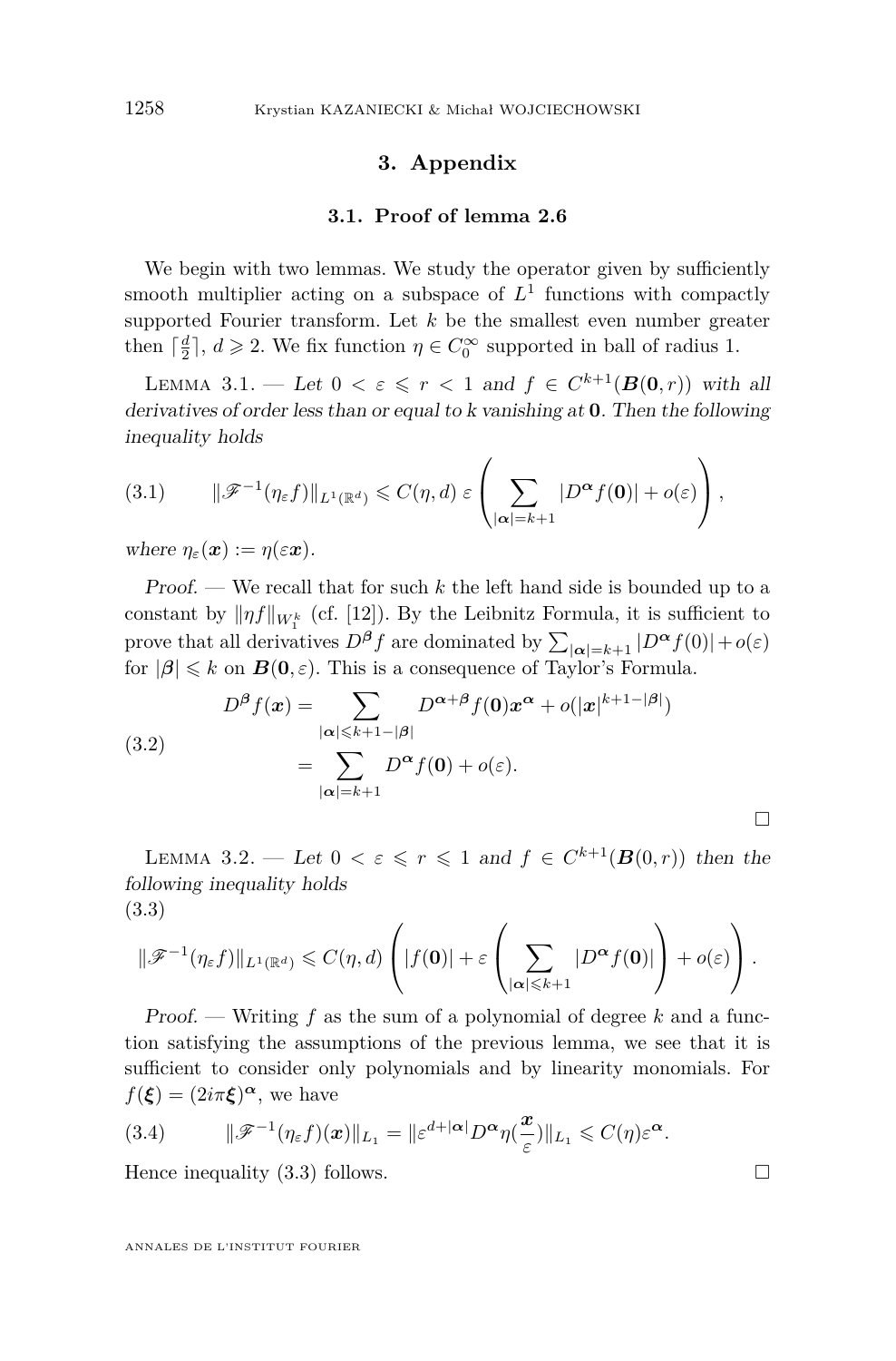Now we can prove the Lemma [2.6.](#page-8-0)

Proof of Lemma [2.6.](#page-8-0) — By the definition of  $H^{\theta}$  we see that its support is contained in the union of disjoint balls of radius *r* with centered in points of  $\Lambda_s$ . Radius *r* depends only on the parameter  $\theta$ , so we can choose it as small as we wish. Let  $\eta_q \in C^\infty$  be rescaled and translated copies of the same function *η* with supp  $\eta_q \subset B(q, 2r)$  and  $\eta_q(\xi) = 1, \xi \in B(q, r)$  for every  $q \in \Lambda_s$ . The following identity holds

<span id="page-13-6"></span>(3.5) 
$$
\frac{\xi_2}{\xi_1} H^{\theta}(\boldsymbol{\xi}) = \sum_{\boldsymbol{\phi} \in \Lambda_s} \eta_{\boldsymbol{q}}(\boldsymbol{\xi}) \frac{\xi_2}{\xi_1} H^{\theta}(\boldsymbol{\xi}).
$$

By the condition II-G (page [1252\)](#page-6-2) the function  $f = \frac{\xi_2}{\xi_1}$  satisfies conditions of Lemma [3.2](#page-12-1) on these balls. Hence for *r* small enough by the triangle inequality, [\(3.3\)](#page-12-0), and [\(3.5\)](#page-13-6)

$$
\|\mathscr{F}^{-1}(\eta_{\mathbf{q}} f H^{\theta})\|_{L^{1}(\mathbb{R}^{2})} \leq C(\eta) \sum_{\mathbf{q} \in \Lambda_{s}} \left( |f(\mathbf{q})| + \varepsilon \left( \sum_{|\alpha| \leq k+1} |D^{\alpha} f(\mathbf{q})| \right) + o(\varepsilon) \right) \cdot \|\mathscr{F}^{-1}(H^{\theta})\|_{L^{1}(\mathbb{R}^{2})}.
$$

By conditions II-E and II-H,

$$
\left|\frac{q_2}{q_1}\right| = \left|\frac{c_2^k + \sum_{j=1}^{k-1} \zeta_j c_2^j}{c_1^k + \sum_{j=1}^{k-1} \zeta_j c_1^j}\right| \leqslant \frac{k|c^k|}{|c_1^k| - \sum_{j=1}^{k-1} |c_1^j|} \leqslant \frac{s}{3} \left|\frac{c_1^k}{c_2^k}\right| \leqslant \frac{1}{2\cdot 3^s}.
$$

Since  $|\Lambda_s| \leq 3^s$  we can choose sufficiently small  $\varepsilon > 0$  such that

$$
\|\mathscr{F}^{-1}(\frac{\xi_2}{\xi_1}H^{\theta})\|_{L_1(\mathbb{R}^2)} \leqslant C\|\mathscr{F}^{-1}(H^{\theta})\|_{L_1(\mathbb{R}^2)},
$$

where the constant  $C$  does not depend on  $s$ .

#### BIBLIOGRAPHY

- <span id="page-13-2"></span>[1] A. BONAMI & S. POORNIMA, "Nonmultipliers of the Sobolev spaces  $W^{k,1}(\mathbf{R}^n)$ ", J. Funct. Anal. **71** (1987), no. 1, p. 175-181.
- <span id="page-13-4"></span>[2] M. DÉCHAMPS, "Sous-espaces invariants de  $L^p(G)$ , *G* groupe abélien compact", in Harmonic analysis, Publ. Math. Orsay 81, vol. 8, Univ. Paris XI, Orsay, 1981, p. Exp. No. 3, 15.
- <span id="page-13-1"></span>[3] J. Deny & J. L. Lions, "Les espaces du type de Beppo Levi", Ann. Inst. Fourier, Grenoble **5** (1953–54), p. 305-370 (1955).
- <span id="page-13-5"></span>[4] K. Kazaniecki & M. Wojciechowski, "On the equivalence between the sets of the trigonometric polynomials", <http://arxiv.org/abs/1502.05994>.
- <span id="page-13-0"></span>[5] ——— , "Ornstein's non-inequality Riesz product aproach.", [http://arxiv.org/](http://arxiv.org/abs/1406.7319) [abs/1406.7319](http://arxiv.org/abs/1406.7319).
- <span id="page-13-3"></span>[6] R. Latała, "*L*1-norm of combinations of products of independent random variables", Israel J. Math. **203** (2014), no. 1, p. 295-308.